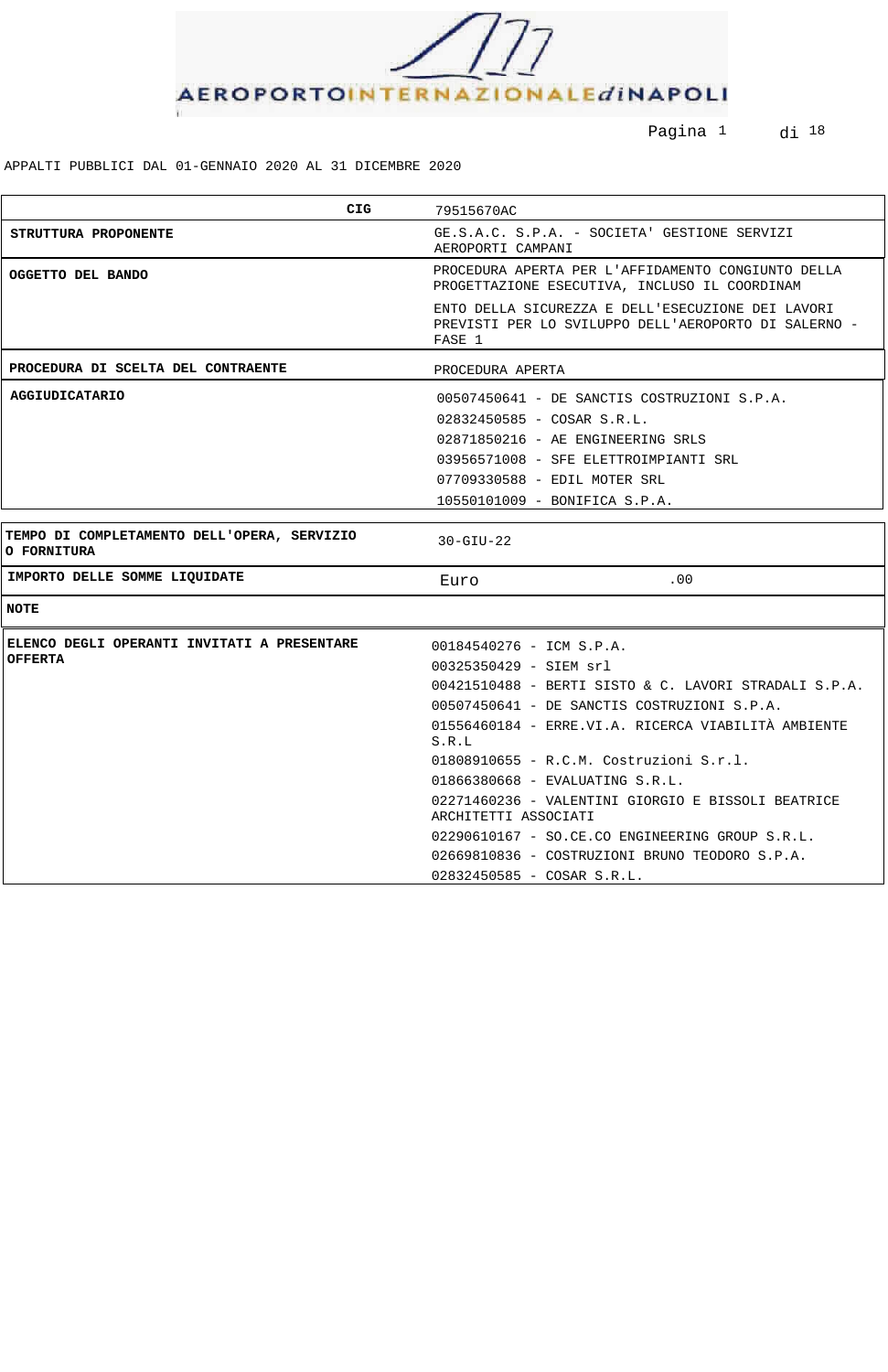

Pagina <sup>2</sup> di <sup>18</sup>

| CIG                                                        | 79515670AC                                                                                                          |  |  |
|------------------------------------------------------------|---------------------------------------------------------------------------------------------------------------------|--|--|
| STRUTTURA PROPONENTE                                       | GE.S.A.C. S.P.A. - SOCIETA' GESTIONE SERVIZI<br>AEROPORTI CAMPANI                                                   |  |  |
| OGGETTO DEL BANDO                                          | PROCEDURA APERTA PER L'AFFIDAMENTO CONGIUNTO DELLA<br>PROGETTAZIONE ESECUTIVA, INCLUSO IL COORDINAM                 |  |  |
|                                                            | ENTO DELLA SICUREZZA E DELL'ESECUZIONE DEI LAVORI<br>PREVISTI PER LO SVILUPPO DELL'AEROPORTO DI SALERNO -<br>FASE 1 |  |  |
| PROCEDURA DI SCELTA DEL CONTRAENTE                         | PROCEDURA APERTA                                                                                                    |  |  |
| <b>AGGIUDICATARIO</b>                                      | 00507450641 - DE SANCTIS COSTRUZIONI S.P.A.                                                                         |  |  |
|                                                            | 02832450585 - COSAR S.R.L.                                                                                          |  |  |
|                                                            | 02871850216 - AE ENGINEERING SRLS                                                                                   |  |  |
|                                                            | 03956571008 - SFE ELETTROIMPIANTI SRL                                                                               |  |  |
|                                                            | 07709330588 - EDIL MOTER SRL                                                                                        |  |  |
|                                                            | 10550101009 - BONIFICA S.P.A.                                                                                       |  |  |
|                                                            |                                                                                                                     |  |  |
| TEMPO DI COMPLETAMENTO DELL'OPERA, SERVIZIO<br>O FORNITURA | $30 - GIU - 22$                                                                                                     |  |  |
| IMPORTO DELLE SOMME LIQUIDATE                              | .00<br>Euro                                                                                                         |  |  |
| <b>NOTE</b>                                                |                                                                                                                     |  |  |
| ELENCO DEGLI OPERANTI INVITATI A PRESENTARE                | 02871850216 - AE ENGINEERING SRLS                                                                                   |  |  |
| <b>OFFERTA</b>                                             | 03530851207 - CONSORZIO INTEGRA SOCIETA' COOPERATIVA                                                                |  |  |
|                                                            | 03877160279 - SINERGO S.P.A.                                                                                        |  |  |
|                                                            | 03956571008 - SFE ELETTROIMPIANTI SRL                                                                               |  |  |
|                                                            | 04365350158 - IMPRESA BACCHI SRL                                                                                    |  |  |
|                                                            | 04693580872 - COSTRUZIONI GENERALI INFRASTRUTTURE                                                                   |  |  |
|                                                            | S.R.L.                                                                                                              |  |  |
|                                                            | $04741611000 - AIR$ SUPPORT s.r.l.<br>04778710659 - CNC INGEGNERI S.R.L                                             |  |  |
|                                                            | 05041951210 - RESEARCH CONSORZIO STABILE SCARL                                                                      |  |  |
|                                                            | 05811040962 - One Works S.p.A.                                                                                      |  |  |
|                                                            | 05908770489 - UNIMPRESA S.P.A.                                                                                      |  |  |
|                                                            | 06044391214 - CONPAT SCARL                                                                                          |  |  |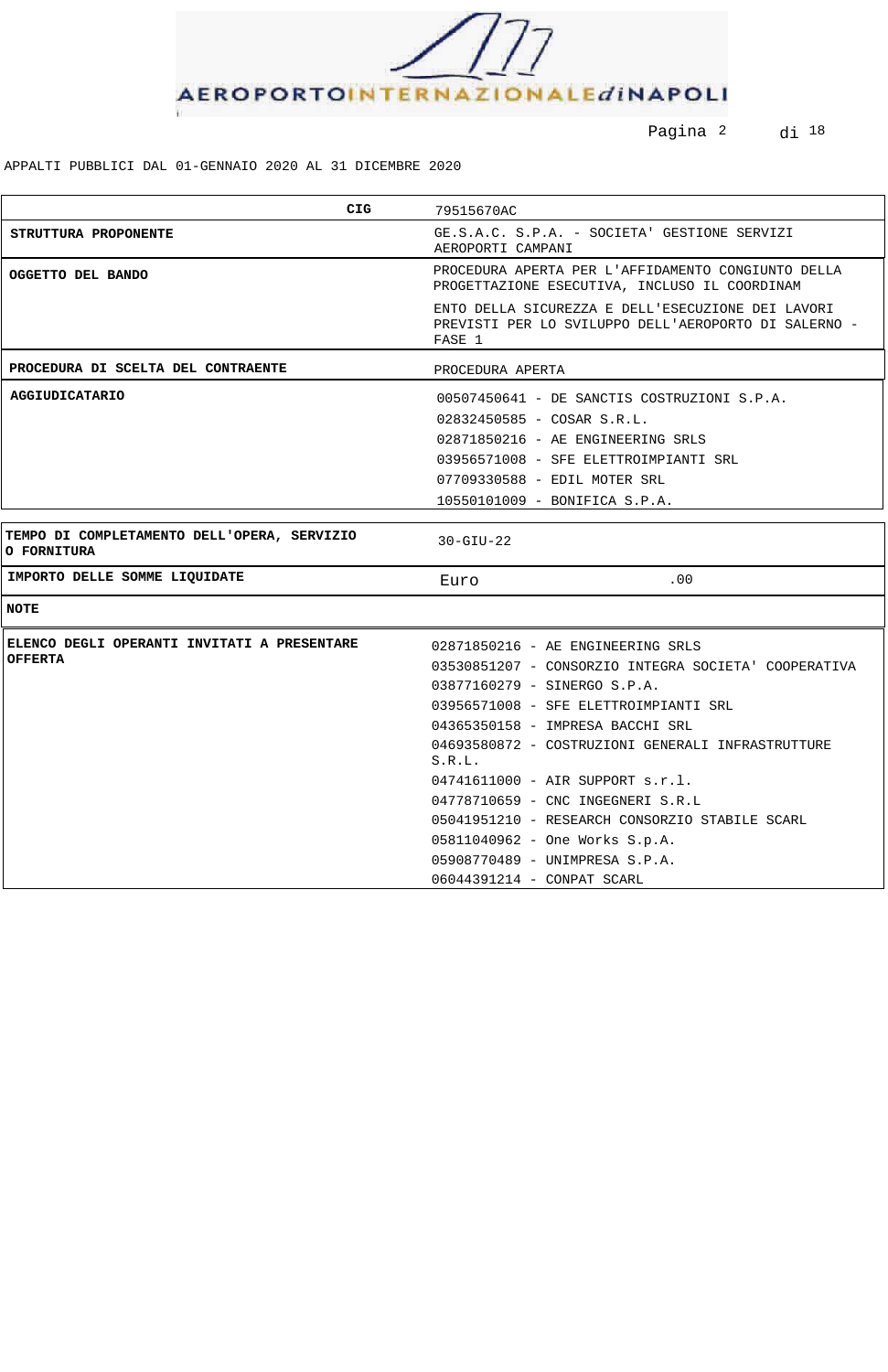

Pagina <sup>3</sup> di <sup>18</sup>

| CIG.                                                              | 79515670AC                                                                                                                                                                                                                                         |  |  |
|-------------------------------------------------------------------|----------------------------------------------------------------------------------------------------------------------------------------------------------------------------------------------------------------------------------------------------|--|--|
| STRUTTURA PROPONENTE                                              | GE.S.A.C. S.P.A. - SOCIETA' GESTIONE SERVIZI<br>AEROPORTI CAMPANI                                                                                                                                                                                  |  |  |
| OGGETTO DEL BANDO                                                 | PROCEDURA APERTA PER L'AFFIDAMENTO CONGIUNTO DELLA<br>PROGETTAZIONE ESECUTIVA, INCLUSO IL COORDINAM                                                                                                                                                |  |  |
|                                                                   | ENTO DELLA SICUREZZA E DELL'ESECUZIONE DEI LAVORI<br>PREVISTI PER LO SVILUPPO DELL'AEROPORTO DI SALERNO -<br>FASE 1                                                                                                                                |  |  |
| PROCEDURA DI SCELTA DEL CONTRAENTE                                | PROCEDURA APERTA                                                                                                                                                                                                                                   |  |  |
| <b>AGGIUDICATARIO</b>                                             | 00507450641 - DE SANCTIS COSTRUZIONI S.P.A.                                                                                                                                                                                                        |  |  |
|                                                                   | $02832450585 - COSAR S.R.L.$                                                                                                                                                                                                                       |  |  |
|                                                                   | 02871850216 - AE ENGINEERING SRLS                                                                                                                                                                                                                  |  |  |
|                                                                   | 03956571008 - SFE ELETTROIMPIANTI SRL                                                                                                                                                                                                              |  |  |
|                                                                   | 07709330588 - EDIL MOTER SRL                                                                                                                                                                                                                       |  |  |
|                                                                   | 10550101009 - BONIFICA S.P.A.                                                                                                                                                                                                                      |  |  |
| TEMPO DI COMPLETAMENTO DELL'OPERA, SERVIZIO<br><b>O FORNITURA</b> | $30-GIU-22$                                                                                                                                                                                                                                        |  |  |
| IMPORTO DELLE SOMME LIQUIDATE                                     | .00<br>Euro                                                                                                                                                                                                                                        |  |  |
| <b>NOTE</b>                                                       |                                                                                                                                                                                                                                                    |  |  |
| ELENCO DEGLI OPERANTI INVITATI A PRESENTARE                       | 06076330825 - DUOMI S.R.L.                                                                                                                                                                                                                         |  |  |
| <b>OFFERTA</b>                                                    | 06786420486 - DYNATEST ITALIA S.R.L.                                                                                                                                                                                                               |  |  |
|                                                                   | 06930661217 - TEKNION S.R.L.<br>07709330588 - EDIL MOTER SRL<br>08434680966 - MCI INFRASTRUCTURES ENGINEERING S.R.L.<br>10550101009 - BONIFICA S.P.A.<br>11761180014 - ICON INGEGNERIA S.R.L<br>14208011008 - CONSORZIO HUB ENGINEERING S.C.A R.L. |  |  |
|                                                                   |                                                                                                                                                                                                                                                    |  |  |
|                                                                   |                                                                                                                                                                                                                                                    |  |  |
|                                                                   |                                                                                                                                                                                                                                                    |  |  |
|                                                                   |                                                                                                                                                                                                                                                    |  |  |
|                                                                   |                                                                                                                                                                                                                                                    |  |  |
|                                                                   | GNZLCU64L04D527Y - GEOL. LUCIO GNAZZO                                                                                                                                                                                                              |  |  |
|                                                                   | MSSDNC76P28A089U - DOTT. DOMENICO MESSINA (GEOLOGO)                                                                                                                                                                                                |  |  |
|                                                                   | RSSLNI58C05I304K - DOTT. ING. LINO ROSSI                                                                                                                                                                                                           |  |  |
| IMPORTO AGGIUDICAZIONE                                            | 19,080,085.61<br>Euro                                                                                                                                                                                                                              |  |  |
|                                                                   | 19,080,085.61<br>Euro                                                                                                                                                                                                                              |  |  |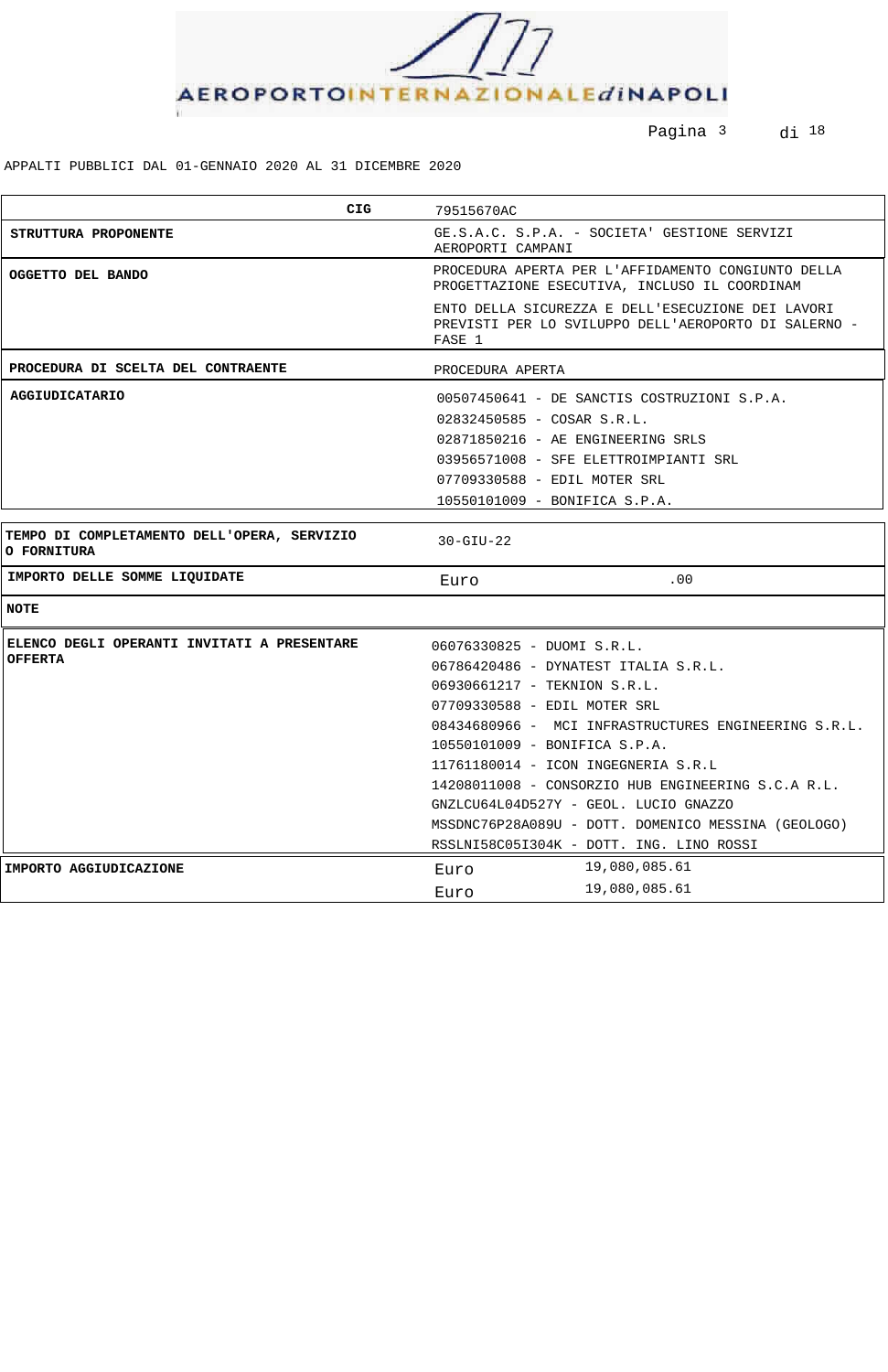

Pagina 4 di 18

| <b>CIG</b>                                                           | 588061228A                                                                                                                                                                                                                       |  |
|----------------------------------------------------------------------|----------------------------------------------------------------------------------------------------------------------------------------------------------------------------------------------------------------------------------|--|
| STRUTTURA PROPONENTE                                                 | GE.S.A.C. S.P.A. - SOCIETA' GESTIONE SERVIZI<br>AEROPORTI CAMPANI                                                                                                                                                                |  |
| OGGETTO DEL BANDO                                                    | SERVIZI A SUPPORTO DI ATTIVITA' AEROPORTUALE<br>CONSISTENTI NELLA PULIZIA E SPAZZAMENTO DELLE AREE                                                                                                                               |  |
|                                                                      | AIRSIDE, NELLA RACCOLTA CARRELLI PORTABAGAGLI<br>AD USO DEI PASSEGGERI (TROLLEY) ED ULTERIORI<br>PRESTAZIONI                                                                                                                     |  |
| PROCEDURA DI SCELTA DEL CONTRAENTE                                   | PROCEDURA NEGOZIATA PREVIA PUBBLICAZIONE DEL BANDO                                                                                                                                                                               |  |
| <b>AGGIUDICATARIO</b>                                                | 05983520635 - LA GARDENIA SRL                                                                                                                                                                                                    |  |
| TEMPO DI COMPLETAMENTO DELL'OPERA, SERVIZIO<br>O FORNITURA           | $31-MAG-20$                                                                                                                                                                                                                      |  |
| IMPORTO DELLE SOMME LIQUIDATE                                        | 115,227.40<br>Euro                                                                                                                                                                                                               |  |
| <b>NOTE</b>                                                          | A SEGUITO DI INTERDITTIVA ANTIMAFIA NEI CONFRONTI<br>DELLA DERICHEBOURG, MANDANTE DELL'ATI, LA MANDATARIA<br>LA GARDENIA HA ESTROMESSO DERICHEBOURG ED HA ASSUNTO<br>L'OBBLIGO DI ESEGUIRE TUTTE LE PRESTAZIONI DEL<br>CONTRATTO |  |
| <b>ELENCO DEGLI OPERANTI INVITATI A PRESENTARE</b><br><b>OFFERTA</b> | 00252370721 - LA LUCENTE S.P.A.<br>01093860631 - GRUPPO S.A.M.I.R. GLOBAL SERVICE<br>03222370722 - LA LUCENTEZZA S.R.L.<br>05983520635 - LA GARDENIA SRL<br>07437870632 - DERICHEBOURG MULTISERVIZI SPA                          |  |
| IMPORTO AGGIUDICAZIONE                                               | 2,199,250.00<br>Euro                                                                                                                                                                                                             |  |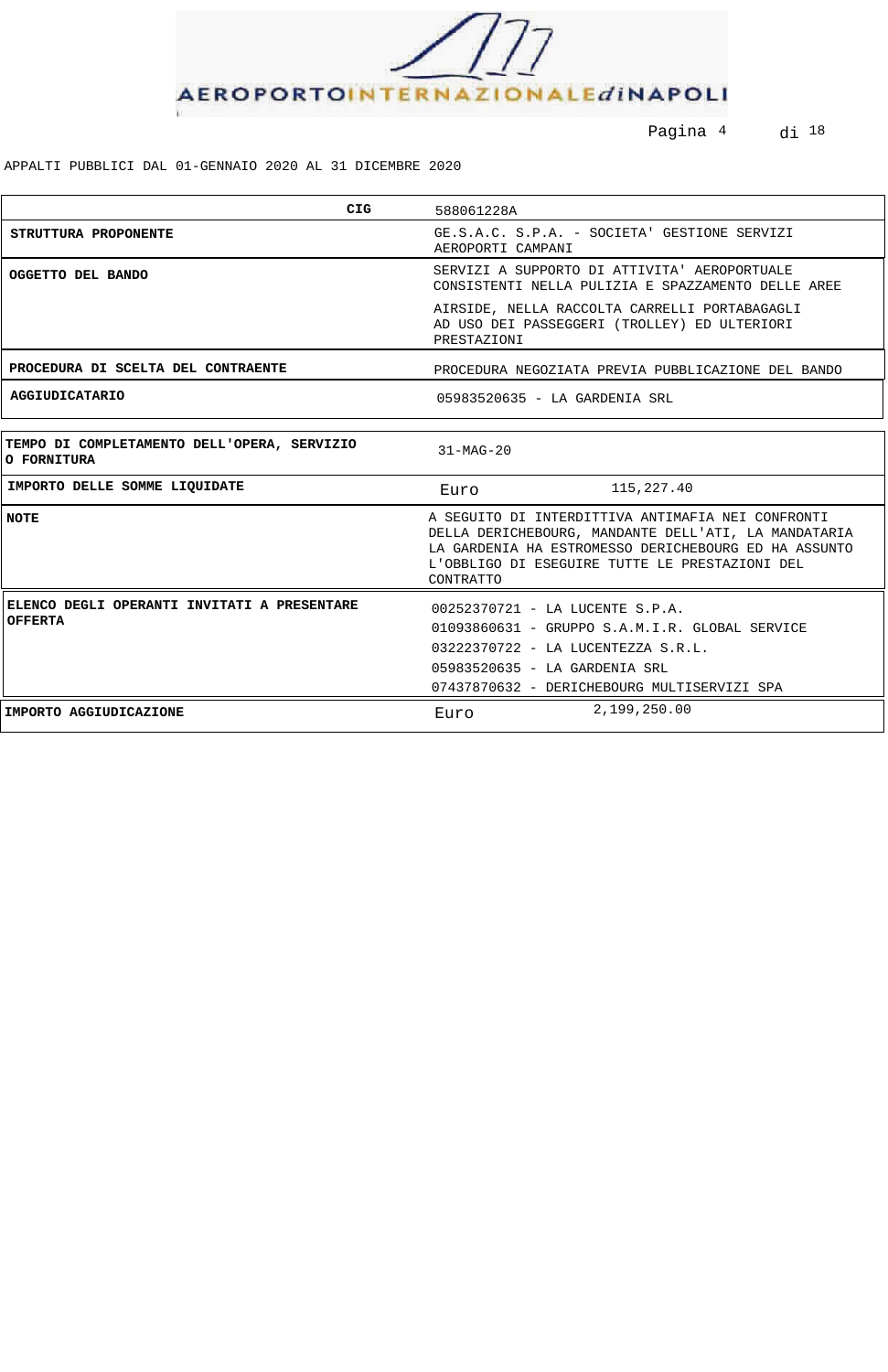

Pagina 5 di 18

| <b>CIG</b>                                                    | 7211511722                                                                                                             |  |  |
|---------------------------------------------------------------|------------------------------------------------------------------------------------------------------------------------|--|--|
| STRUTTURA PROPONENTE                                          | GE.S.A.C. S.P.A. - SOCIETA' GESTIONE SERVIZI<br>AEROPORTI CAMPANI                                                      |  |  |
| OGGETTO DEL BANDO                                             | FORNITURA DI ENERGIA ELETTRICA PER L'AEROPORTO DI<br>NAPOLI 2018                                                       |  |  |
| PROCEDURA DI SCELTA DEL CONTRAENTE                            | PROCEDURA NEGOZIATA PREVIA PUBBLICAZIONE DEL BANDO                                                                     |  |  |
| <b>AGGIUDICATARIO</b>                                         | 10624440151 - SEA ENERGIA                                                                                              |  |  |
|                                                               |                                                                                                                        |  |  |
| TEMPO DI COMPLETAMENTO DELL'OPERA, SERVIZIO<br>O FORNITURA    | $31-DIC-19$                                                                                                            |  |  |
| IMPORTO DELLE SOMME LIQUIDATE                                 | 699,032.56<br>Euro                                                                                                     |  |  |
| <b>NOTE</b>                                                   | L'IMPORTO DI AGGIUDICAZIONE E PRESUNTO. L'IMPORTO<br>EFFETTIVO DIPENDE DAI CONSUMI                                     |  |  |
| ELENCO DEGLI OPERANTI INVITATI A PRESENTARE<br><b>OFFERTA</b> | 01745520211 - ALPERIA ENERGY<br>08526440154 - EDISON ENERGIA spa<br>10624440151 - SEA ENERGIA<br>13083740152 - UTILITA |  |  |
| IMPORTO AGGIUDICAZIONE                                        | 3,288,959.20<br>Euro                                                                                                   |  |  |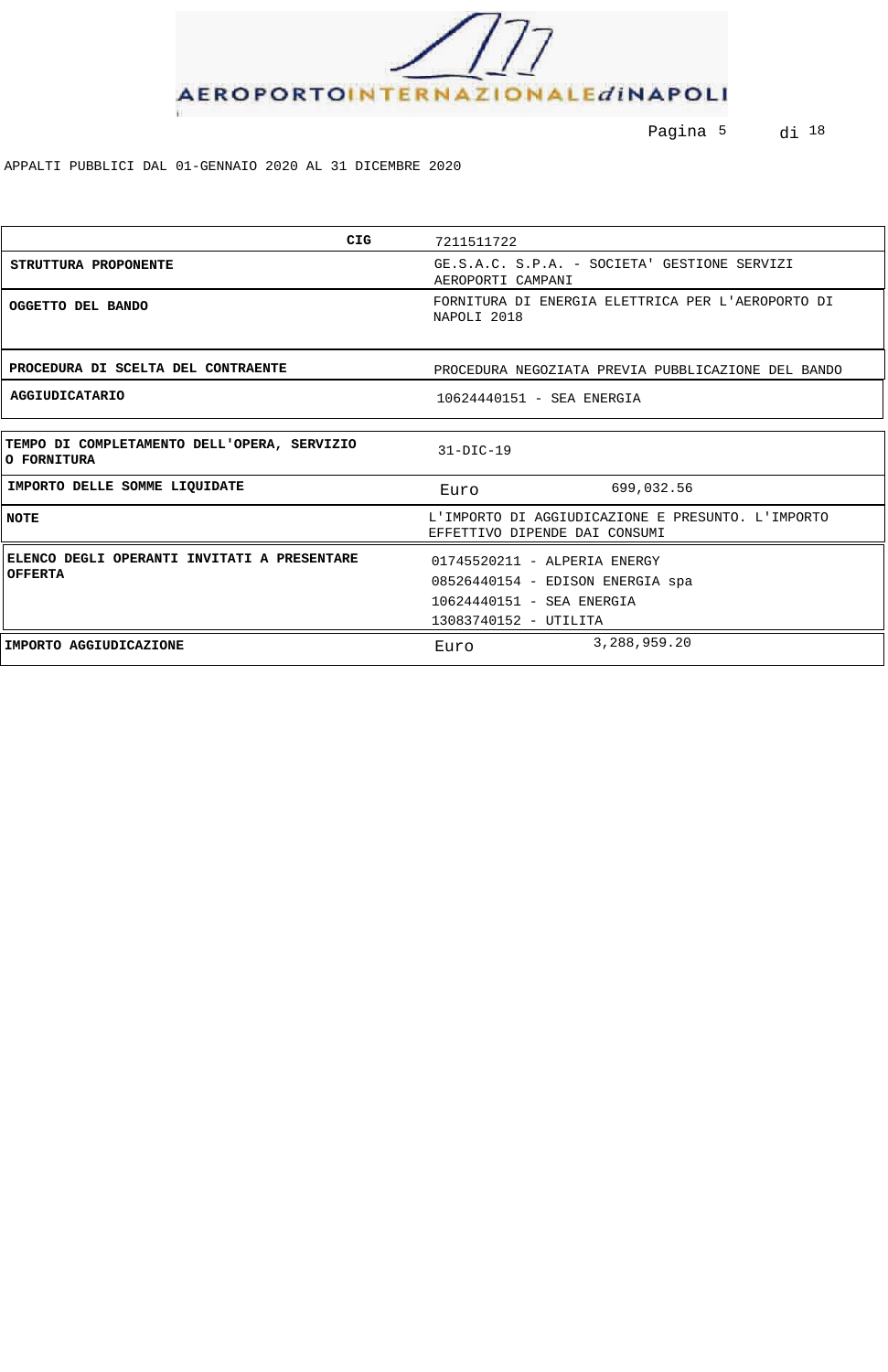

Pagina 6 di 18

| <b>CIG</b>                                                        | 7433585466                                                                                                                                                                                                                                                                                                                                                                                                                                                                                                                                                                                                                                                        |  |  |
|-------------------------------------------------------------------|-------------------------------------------------------------------------------------------------------------------------------------------------------------------------------------------------------------------------------------------------------------------------------------------------------------------------------------------------------------------------------------------------------------------------------------------------------------------------------------------------------------------------------------------------------------------------------------------------------------------------------------------------------------------|--|--|
| STRUTTURA PROPONENTE                                              | GE.S.A.C. S.P.A. - SOCIETA' GESTIONE SERVIZI<br>AEROPORTI CAMPANI                                                                                                                                                                                                                                                                                                                                                                                                                                                                                                                                                                                                 |  |  |
| OGGETTO DEL BANDO                                                 | AMPLIAMENTO SALA ARRIVI DELL'AEROPORTO INTERNAZIONALE<br>DI NAPOLI                                                                                                                                                                                                                                                                                                                                                                                                                                                                                                                                                                                                |  |  |
| PROCEDURA DI SCELTA DEL CONTRAENTE                                | PROCEDURA NEGOZIATA PREVIA PUBBLICAZIONE DEL BANDO                                                                                                                                                                                                                                                                                                                                                                                                                                                                                                                                                                                                                |  |  |
| <b>AGGIUDICATARIO</b>                                             | 04790171005 - ITER Gestione appalti SPA                                                                                                                                                                                                                                                                                                                                                                                                                                                                                                                                                                                                                           |  |  |
| TEMPO DI COMPLETAMENTO DELL'OPERA, SERVIZIO<br><b>O FORNITURA</b> | $31-DIC-19$                                                                                                                                                                                                                                                                                                                                                                                                                                                                                                                                                                                                                                                       |  |  |
| IMPORTO DELLE SOMME LIQUIDATE                                     | 1,547,967.11<br>Euro                                                                                                                                                                                                                                                                                                                                                                                                                                                                                                                                                                                                                                              |  |  |
| <b>NOTE</b>                                                       |                                                                                                                                                                                                                                                                                                                                                                                                                                                                                                                                                                                                                                                                   |  |  |
| ELENCO DEGLI OPERANTI INVITATI A PRESENTARE<br><b>OFFERTA</b>     | 00296690647 - MONSUD SPA<br>00507550630 - DEL BO SPA<br>01483060628 - CONSORZIO STABILE MEDIL SCARL<br>02807370644 - ADRENALINA DRILLING SRL<br>03393230655 - GEO CAMPANIA SRL<br>03533141200 - FENIX CONSORZIO STABILE A RL<br>03577261211 - ALBA COSTRUZIONI SCPA<br>04155131008 - UNGARI SRL<br>04312731211 - GIUGLIANO COSTRUZIONI METALLICHE SRL<br>04790171005 - ITER Gestione appalti SPA<br>05036651213 - FRANCESCO COMUNE COSTRUZIONI SRL<br>05182860584 - IPOMAGI SRL<br>05317671211 - D. TECH SRL<br>06220790635 - ALIMENTA INOX SRL<br>06313951219 - IMPIANTISTICA VESUVIANA SRL<br>06746680724 - MANELLI IMPRESA SRL<br>07171750636 - CARANNANTE SRL |  |  |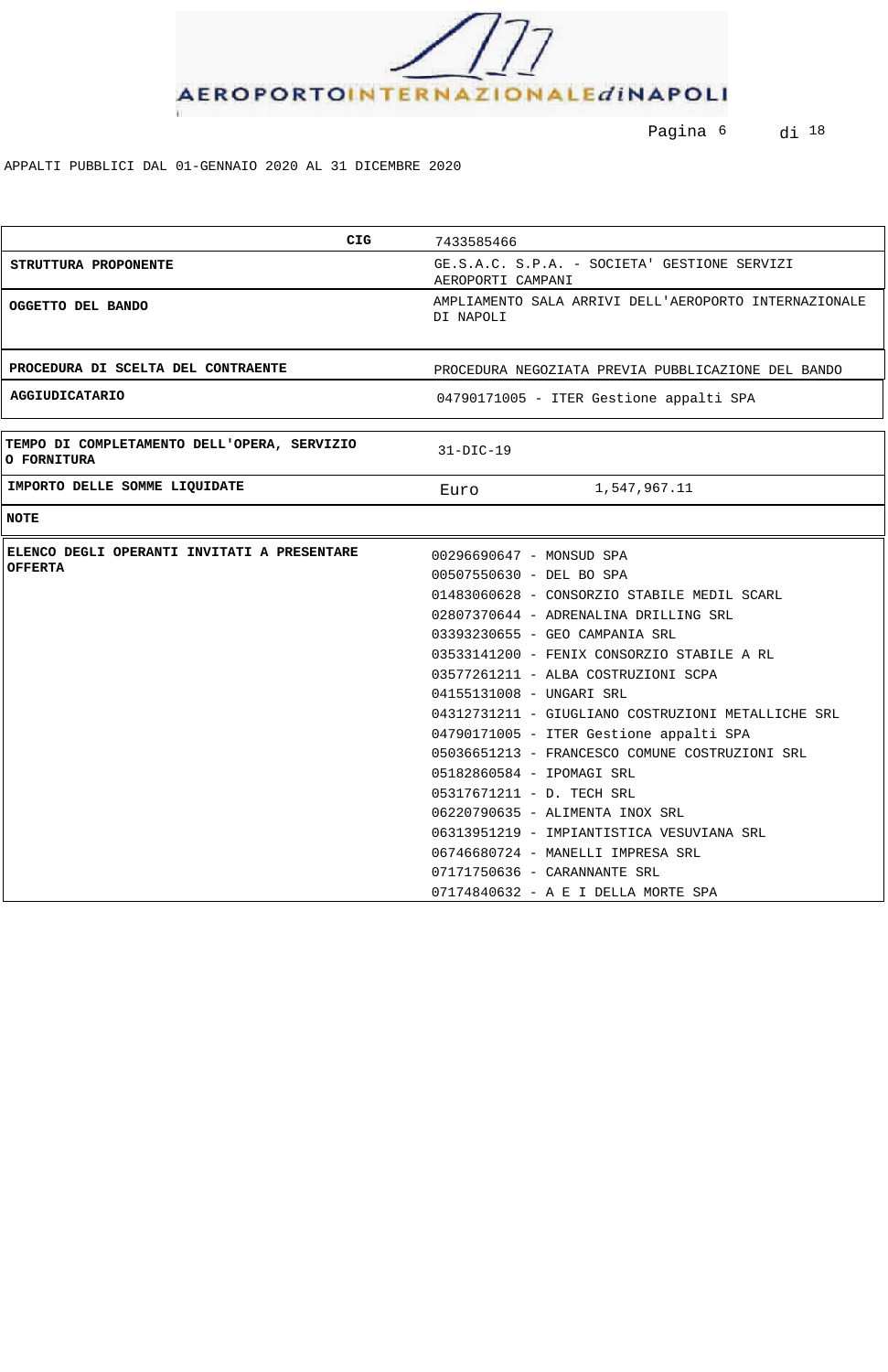

Pagina <sup>7</sup> di <sup>18</sup>

| <b>CIG</b>                                                    | 7433585466                                                         |  |
|---------------------------------------------------------------|--------------------------------------------------------------------|--|
| STRUTTURA PROPONENTE                                          | GE.S.A.C. S.P.A. - SOCIETA' GESTIONE SERVIZI<br>AEROPORTI CAMPANI  |  |
| OGGETTO DEL BANDO                                             | AMPLIAMENTO SALA ARRIVI DELL'AEROPORTO INTERNAZIONALE<br>DI NAPOLI |  |
| PROCEDURA DI SCELTA DEL CONTRAENTE                            | PROCEDURA NEGOZIATA PREVIA PUBBLICAZIONE DEL BANDO                 |  |
| <b>AGGIUDICATARIO</b>                                         | 04790171005 - ITER Gestione appalti SPA                            |  |
|                                                               |                                                                    |  |
| TEMPO DI COMPLETAMENTO DELL'OPERA, SERVIZIO<br>O FORNITURA    | $31-DIC-19$                                                        |  |
| IMPORTO DELLE SOMME LIQUIDATE                                 | 1,547,967.11<br>Euro                                               |  |
| <b>NOTE</b>                                                   |                                                                    |  |
| ELENCO DEGLI OPERANTI INVITATI A PRESENTARE<br><b>OFFERTA</b> | 07709330588 - EDIL MOTER SRL                                       |  |
| IMPORTO AGGIUDICAZIONE                                        | 4, 457, 902. 46<br>Euro                                            |  |
|                                                               |                                                                    |  |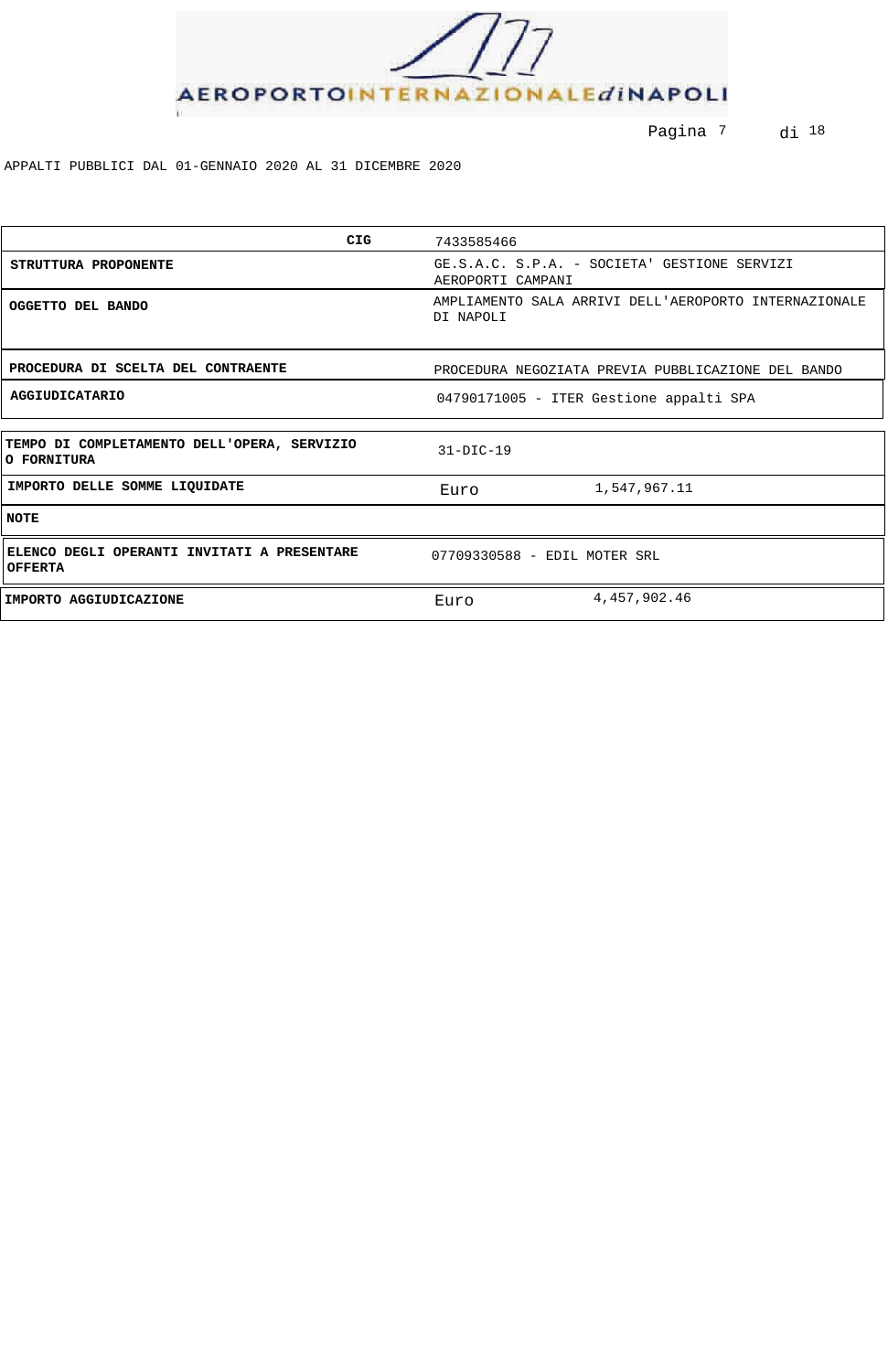

Pagina 8 di 18

| CIG                                                        | 6986244EEA                                                                                             |  |  |
|------------------------------------------------------------|--------------------------------------------------------------------------------------------------------|--|--|
| STRUTTURA PROPONENTE                                       | GE.S.A.C. S.P.A. - SOCIETA' GESTIONE SERVIZI<br>AEROPORTI CAMPANI                                      |  |  |
| OGGETTO DEL BANDO                                          | PROGETTAZIONE ESECUTIVA, L'ESECUZIONE DEI LAVORI,<br>NONCHÉ LA CONDUZIONE E MANUTENZIONE, PER UN PE    |  |  |
|                                                            | RIODO DI CINQUE ANNI, DI UN POLO TECNOLOGICO DA<br>REALIZZARE PRESSO L'AEROPORTO DI NAPOLI-CAPODICHINO |  |  |
| PROCEDURA DI SCELTA DEL CONTRAENTE                         | PROCEDURA NEGOZIATA PREVIA PUBBLICAZIONE DEL BANDO                                                     |  |  |
| <b>AGGIUDICATARIO</b>                                      | 00272580630 - GRADED SPA                                                                               |  |  |
|                                                            | 00296780299 - INCICO SPA                                                                               |  |  |
|                                                            | 08786190150 - SIRAM SPA                                                                                |  |  |
|                                                            | BRDDVD88L23D548P - BORDIGONI DAVIDE                                                                    |  |  |
|                                                            | DLFGLI77B19L781B - DOTT. GIULIO DAL FORNO                                                              |  |  |
|                                                            |                                                                                                        |  |  |
| TEMPO DI COMPLETAMENTO DELL'OPERA, SERVIZIO<br>O FORNITURA | $31 - LUG - 19$                                                                                        |  |  |
| IMPORTO DELLE SOMME LIQUIDATE                              | 90,239.21<br>Euro                                                                                      |  |  |
| <b>NOTE</b>                                                |                                                                                                        |  |  |
| ELENCO DEGLI OPERANTI INVITATI A PRESENTARE                | 00272580630 - GRADED SPA                                                                               |  |  |
| <b>OFFERTA</b>                                             | 00296780299 - INCICO SPA                                                                               |  |  |
|                                                            | 00916510365 - CME SOC COOP                                                                             |  |  |
|                                                            | 01226390480 - INSO SISTEMI PER LE INFRASTRUTTURE<br>SOCIALI SPA                                        |  |  |
|                                                            | 01508710223 - STAIN ENGINEERING SRL                                                                    |  |  |
|                                                            | 01895490983 - AB IMPIANTI SRL                                                                          |  |  |
|                                                            | 02402671206 - REKEEP S.P.A.                                                                            |  |  |
|                                                            | 03170060234 - SM INGEGNERIA SRL                                                                        |  |  |
|                                                            | 03219410234 - PLANEX SRL SOCIETA' DI ENGINEERING                                                       |  |  |
|                                                            | 03539261200 - CONSORZIO INNOVA SOC COOP                                                                |  |  |
|                                                            | 03726321213 - ARETHUSA SRL                                                                             |  |  |
|                                                            | 04359700632 - ELLEMME S.P.A.                                                                           |  |  |
|                                                            | 04381520875 - COHORS                                                                                   |  |  |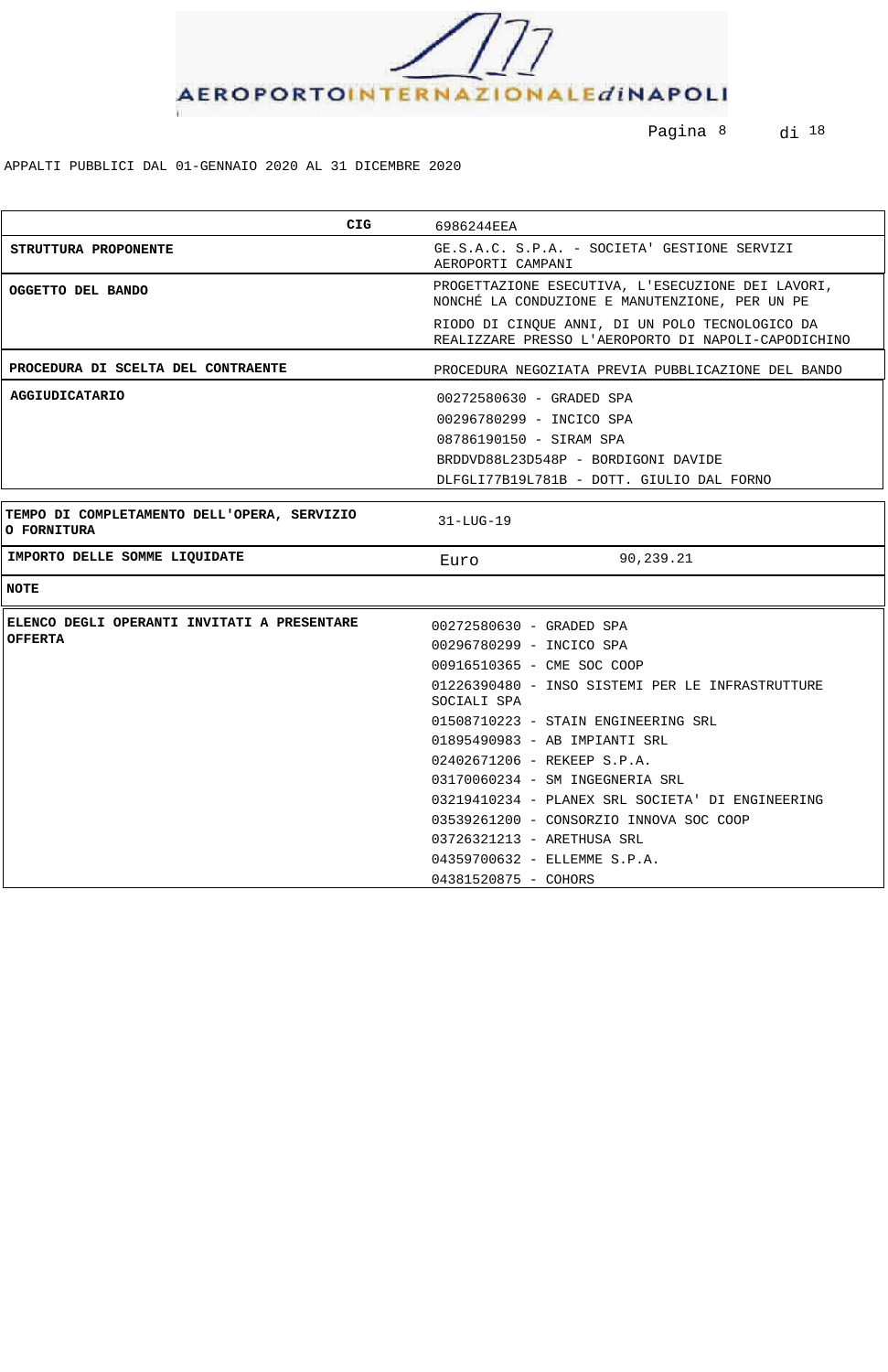

Pagina 9 di 18

| <b>CIG</b>                                                        | 6986244EEA                                                                                             |  |  |
|-------------------------------------------------------------------|--------------------------------------------------------------------------------------------------------|--|--|
| STRUTTURA PROPONENTE                                              | GE.S.A.C. S.P.A. - SOCIETA' GESTIONE SERVIZI<br>AEROPORTI CAMPANI                                      |  |  |
| OGGETTO DEL BANDO                                                 | PROGETTAZIONE ESECUTIVA, L'ESECUZIONE DEI LAVORI,<br>NONCHÉ LA CONDUZIONE E MANUTENZIONE, PER UN PE    |  |  |
|                                                                   | RIODO DI CINQUE ANNI, DI UN POLO TECNOLOGICO DA<br>REALIZZARE PRESSO L'AEROPORTO DI NAPOLI-CAPODICHINO |  |  |
| PROCEDURA DI SCELTA DEL CONTRAENTE                                | PROCEDURA NEGOZIATA PREVIA PUBBLICAZIONE DEL BANDO                                                     |  |  |
| <b>AGGIUDICATARIO</b>                                             | 00272580630 - GRADED SPA                                                                               |  |  |
|                                                                   | 00296780299 - INCICO SPA                                                                               |  |  |
|                                                                   | 08786190150 - SIRAM SPA                                                                                |  |  |
|                                                                   | BRDDVD88L23D548P - BORDIGONI DAVIDE                                                                    |  |  |
|                                                                   | DLFGLI77B19L781B - DOTT. GIULIO DAL FORNO                                                              |  |  |
|                                                                   |                                                                                                        |  |  |
| TEMPO DI COMPLETAMENTO DELL'OPERA, SERVIZIO<br><b>O FORNITURA</b> | 31-LUG-19                                                                                              |  |  |
| IMPORTO DELLE SOMME LIQUIDATE                                     | 90,239.21<br>Euro                                                                                      |  |  |
| <b>NOTE</b>                                                       |                                                                                                        |  |  |
| ELENCO DEGLI OPERANTI INVITATI A PRESENTARE                       | 04403600150 - EUROPOWER SPA                                                                            |  |  |
| <b>OFFERTA</b>                                                    | 04790171005 - ITER Gestione appalti SPA                                                                |  |  |
|                                                                   | 05481180486 - SOF SPA                                                                                  |  |  |
|                                                                   | 06483450729 - MARTINELLI SRL                                                                           |  |  |
|                                                                   | 07612100631 - GNOSIS ARCHITETTURA srl                                                                  |  |  |
|                                                                   | 08786190150 - SIRAM SPA                                                                                |  |  |
|                                                                   | 12763640153 - ALPIO INTEC ITALIA SPA                                                                   |  |  |
|                                                                   | BRDDVD88L23D548P - BORDIGONI DAVIDE                                                                    |  |  |
|                                                                   | DLFGLI77B19L781B - DOTT. GIULIO DAL FORNO                                                              |  |  |
|                                                                   | MRRNTN59MO9A6620 - DOTT. GEOLOG. ANTONIO MARRA                                                         |  |  |
| IMPORTO AGGIUDICAZIONE                                            | 4,687,630.79<br>Euro                                                                                   |  |  |
|                                                                   | 4,687,630.79<br>Euro                                                                                   |  |  |
|                                                                   | 4,687,630.79<br>Euro                                                                                   |  |  |
|                                                                   | 4,687,630.79                                                                                           |  |  |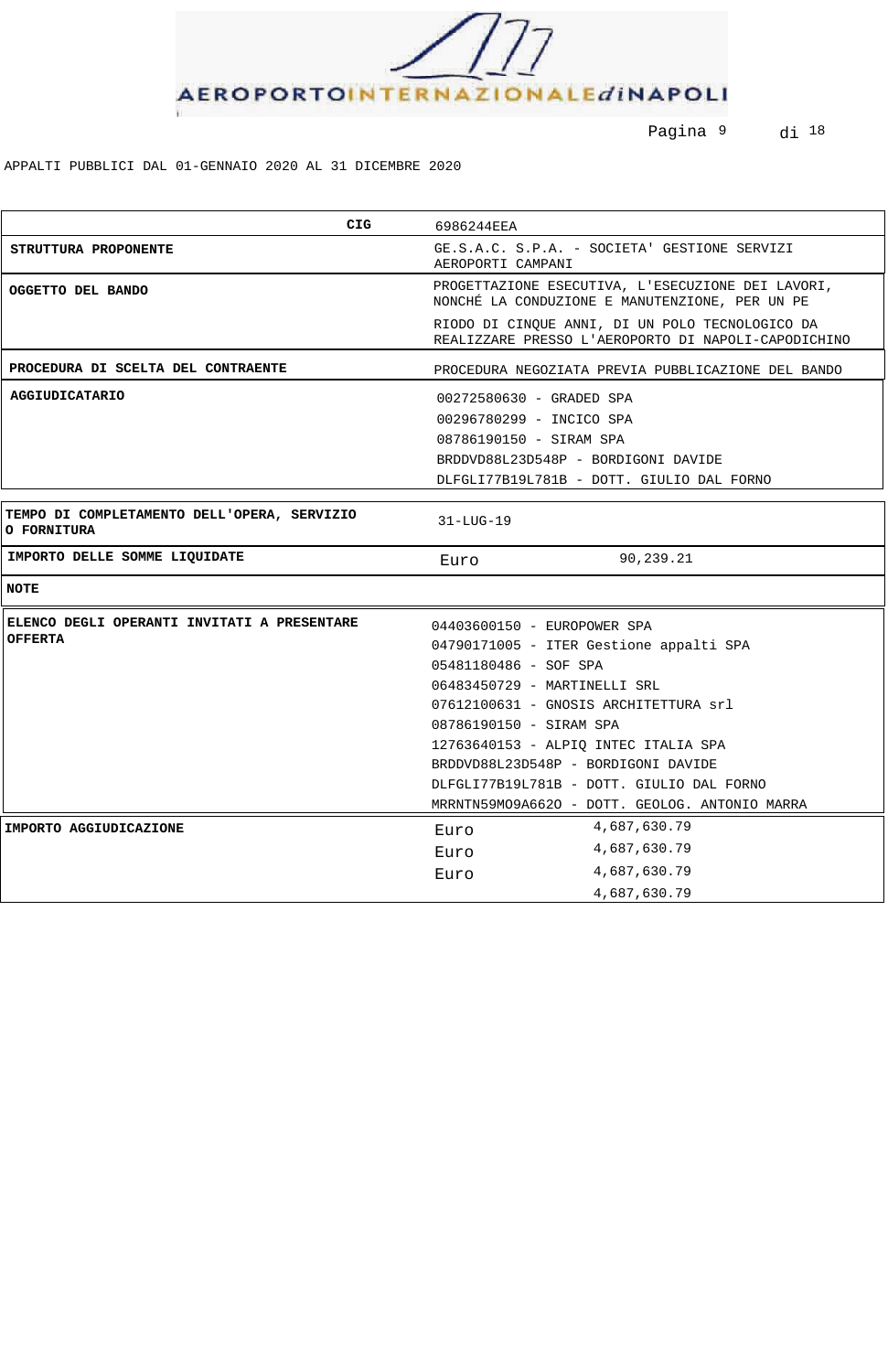

Pagina <sup>10</sup> di <sup>18</sup>

| CIG                                                           | 7059192585                                                                                                                                            |  |  |
|---------------------------------------------------------------|-------------------------------------------------------------------------------------------------------------------------------------------------------|--|--|
| STRUTTURA PROPONENTE                                          | GE.S.A.C. S.P.A. - SOCIETA' GESTIONE SERVIZI<br>AEROPORTI CAMPANI                                                                                     |  |  |
| OGGETTO DEL BANDO                                             | FORNITURA CHIAVI IN MANO IN MODALITA DI NOLEGGIO FULL<br>SERVICE DI N. 3 AMBULIFT E N. 3 SPECIAL CA                                                   |  |  |
|                                                               | RE, SENZA CONDUCENTE, PER IL TRASPORTO DI PASSEGGERI<br>A RIDOTTA MOBILITÀ IN AMBITO AEROPORTUALE ALL'INTERNO<br>DELL'AEROPORTO DI NAPOLI CAPODICHINO |  |  |
| PROCEDURA DI SCELTA DEL CONTRAENTE                            | PROCEDURA NEGOZIATA PREVIA PUBBLICAZIONE DEL BANDO                                                                                                    |  |  |
| <b>AGGIUDICATARIO</b>                                         | 06822300585 - AVIOGEI AIRPORT EOUIPMENT SRL                                                                                                           |  |  |
|                                                               |                                                                                                                                                       |  |  |
| TEMPO DI COMPLETAMENTO DELL'OPERA, SERVIZIO<br>O FORNITURA    | $01-DIC-22$                                                                                                                                           |  |  |
| IMPORTO DELLE SOMME LIQUIDATE                                 | 250,261.61<br>Euro                                                                                                                                    |  |  |
| <b>NOTE</b>                                                   |                                                                                                                                                       |  |  |
| ELENCO DEGLI OPERANTI INVITATI A PRESENTARE<br><b>OFFERTA</b> | 06822300585 - AVIOGEI AIRPORT EQUIPMENT SRL<br>09105290960 - TCR ITALIA SRL                                                                           |  |  |
| IMPORTO AGGIUDICAZIONE                                        | 1,211,760.00<br>Euro                                                                                                                                  |  |  |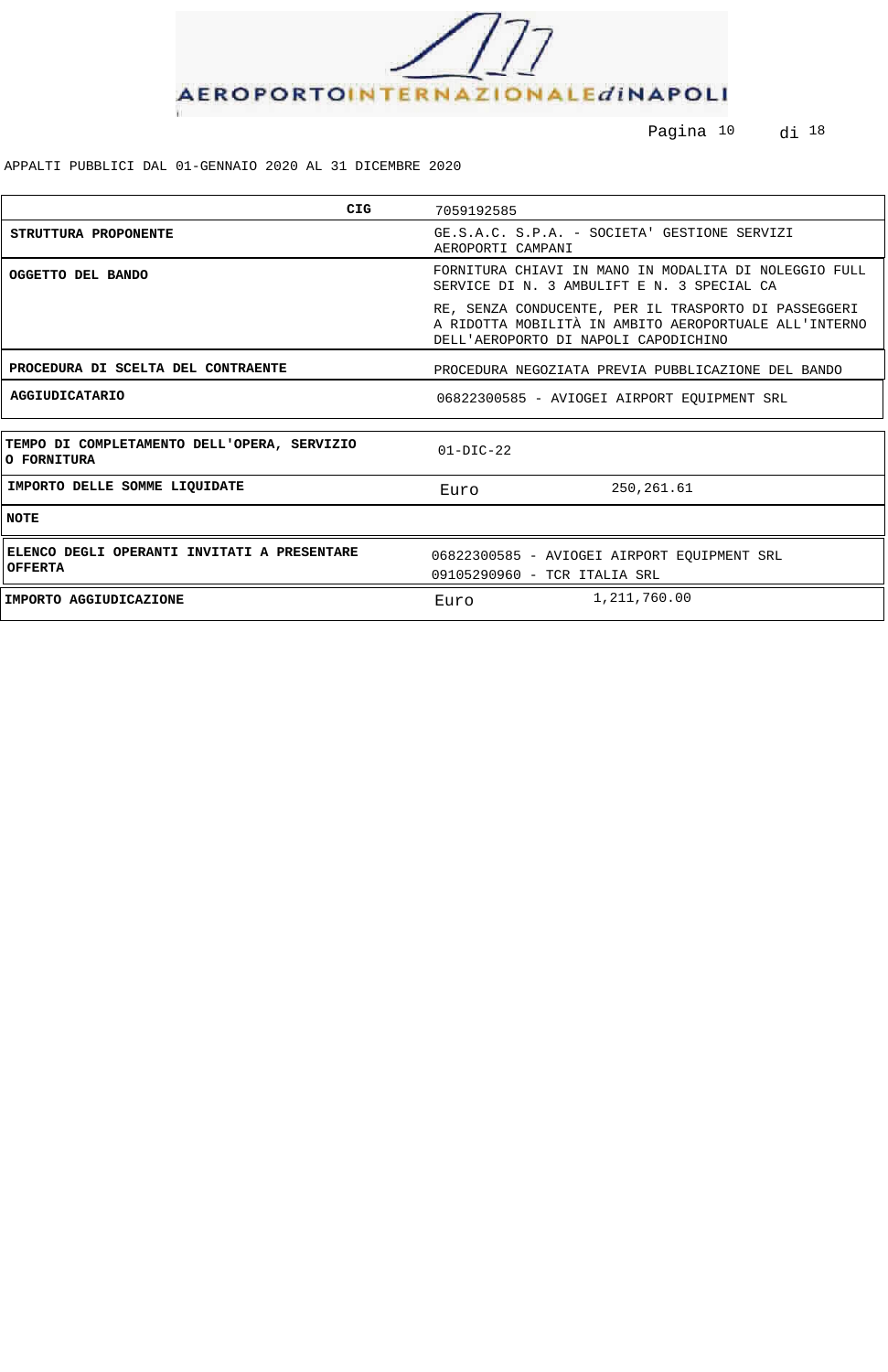

Pagina <sup>11</sup> di <sup>18</sup>

| <b>CIG</b>                                                    | 6757459F8F                                                        |  |  |
|---------------------------------------------------------------|-------------------------------------------------------------------|--|--|
| STRUTTURA PROPONENTE                                          | GE.S.A.C. S.P.A. - SOCIETA' GESTIONE SERVIZI<br>AEROPORTI CAMPANI |  |  |
| OGGETTO DEL BANDO                                             | SERVIZIO DI VIGILANZA                                             |  |  |
| PROCEDURA DI SCELTA DEL CONTRAENTE                            | PROCEDURA NEGOZIATA PREVIA PUBBLICAZIONE DEL BANDO                |  |  |
| <b>AGGIUDICATARIO</b>                                         | 01764680649 - COSMOPOL SPA                                        |  |  |
| TEMPO DI COMPLETAMENTO DELL'OPERA, SERVIZIO<br>O FORNITURA    | $31-MAR-20$                                                       |  |  |
| IMPORTO DELLE SOMME LIQUIDATE                                 | 334,284.69<br>Euro                                                |  |  |
| <b>NOTE</b>                                                   |                                                                   |  |  |
| ELENCO DEGLI OPERANTI INVITATI A PRESENTARE<br><b>OFFERTA</b> | 01764680649 - COSMOPOL SPA<br>04607470582 - SECURITY SERVICE SRL  |  |  |
| IMPORTO AGGIUDICAZIONE                                        | 1,859,988.66<br>Euro                                              |  |  |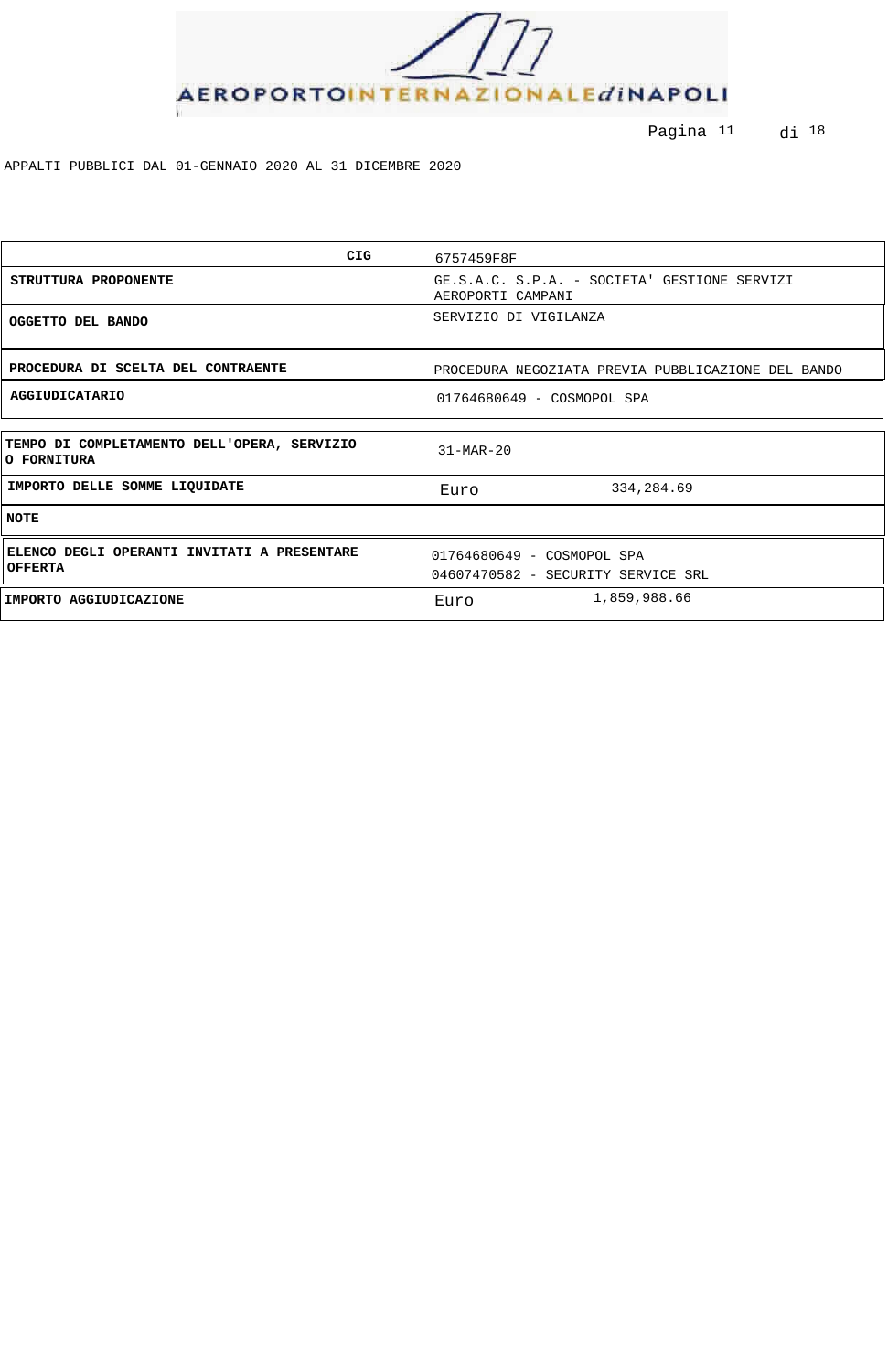

Pagina <sup>12</sup> di <sup>18</sup>

| <b>CIG</b>                                                    | 6733351904                                                                      |              |
|---------------------------------------------------------------|---------------------------------------------------------------------------------|--------------|
| STRUTTURA PROPONENTE                                          | GE.S.A.C. S.P.A. - SOCIETA' GESTIONE SERVIZI<br>AEROPORTI CAMPANI               |              |
| OGGETTO DEL BANDO                                             | SERVIZIO DI ASSISTENZA A PERSONE CON DISABILITÀ O CON<br>MOBILITÀ RIDOTTA (PRM) |              |
| PROCEDURA DI SCELTA DEL CONTRAENTE                            | PROCEDURA NEGOZIATA PREVIA PUBBLICAZIONE DEL BANDO                              |              |
| AGGIUDICATARIO                                                | 07591080630 - GH NAPOLI SPA                                                     |              |
|                                                               |                                                                                 |              |
| TEMPO DI COMPLETAMENTO DELL'OPERA, SERVIZIO<br>O FORNITURA    | $31-DIC-19$                                                                     |              |
| IMPORTO DELLE SOMME LIQUIDATE                                 | Euro                                                                            | 4,096,086.18 |
| <b>NOTE</b>                                                   |                                                                                 |              |
| ELENCO DEGLI OPERANTI INVITATI A PRESENTARE<br><b>OFFERTA</b> | 07591080630 - GH NAPOLI SPA                                                     |              |
| IMPORTO AGGIUDICAZIONE                                        | Euro                                                                            | 9,007,000.00 |
|                                                               |                                                                                 |              |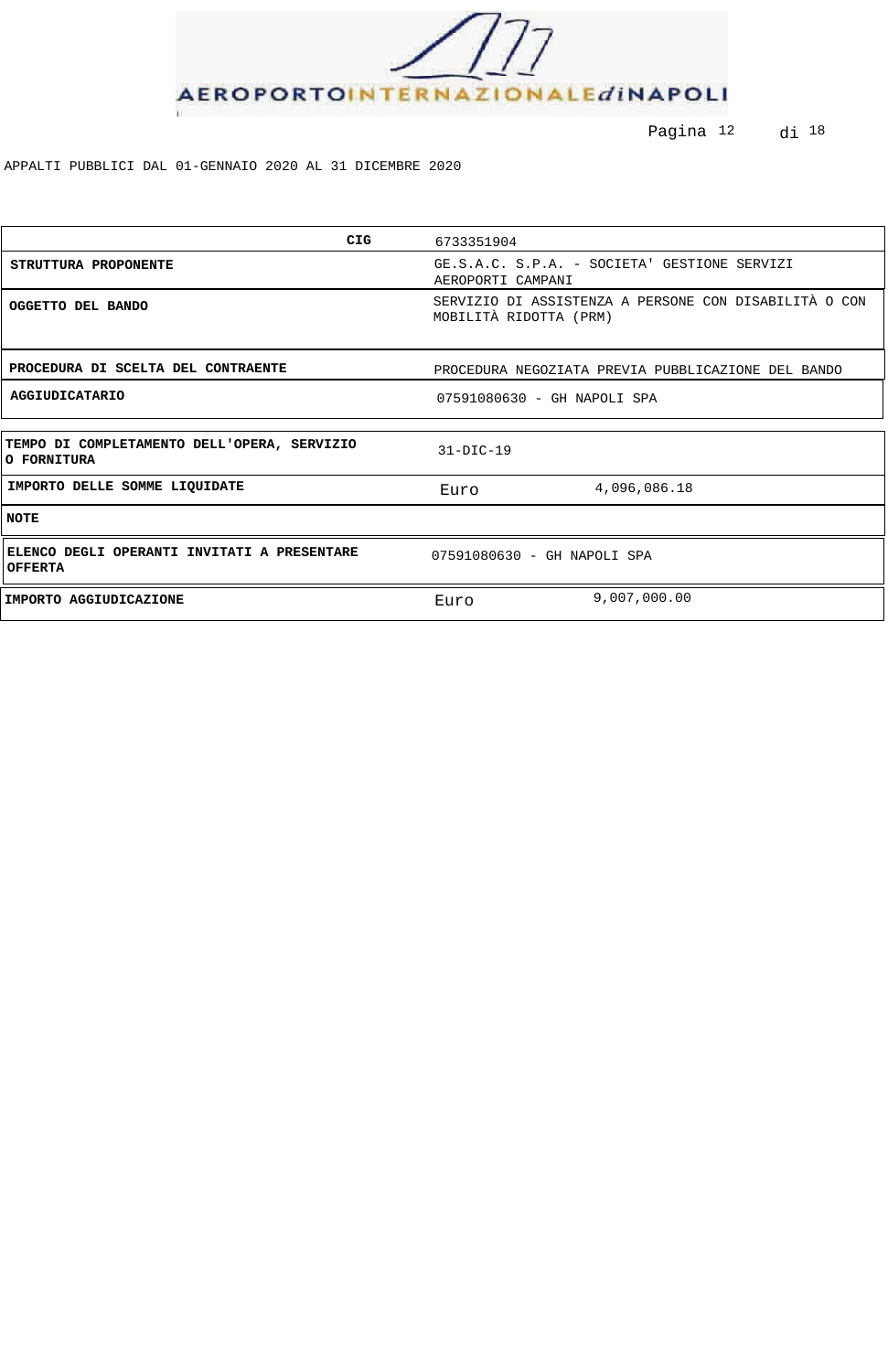

Pagina <sup>13</sup> di <sup>18</sup>

| <b>CIG</b>                                                 | 747740991A                                                        |
|------------------------------------------------------------|-------------------------------------------------------------------|
| STRUTTURA PROPONENTE                                       | GE.S.A.C. S.P.A. - SOCIETA' GESTIONE SERVIZI<br>AEROPORTI CAMPANI |
| OGGETTO DEL BANDO                                          | SERVIZIO DI RACCOLTA, TRASPORTO E CONFERIMENTO<br>RIFIUTI         |
| PROCEDURA DI SCELTA DEL CONTRAENTE                         | PROCEDURA NEGOZIATA PREVIA PUBBLICAZIONE DEL BANDO                |
| <b>AGGIUDICATARIO</b>                                      | 07901860630 - FURINO ECOLOGIA SRL                                 |
|                                                            |                                                                   |
| TEMPO DI COMPLETAMENTO DELL'OPERA, SERVIZIO<br>O FORNITURA | $18 - SET - 20$                                                   |
| IMPORTO DELLE SOMME LIQUIDATE                              | 286,537.30<br>Euro                                                |
| <b>NOTE</b>                                                |                                                                   |
| ELENCO DEGLI OPERANTI INVITATI A PRESENTARE                | 03312151214 - MAYA SRL                                            |
| <b>OFFERTA</b>                                             | 04185561000 - INTERECO SERVIZI SRL                                |
|                                                            | 04740730637 - FRATELLI GENTILE F & R SRL                          |
|                                                            | 05233310639 - PERNA ECOLOGIA SRL                                  |
|                                                            | 07229741215 - ECOCE SRL                                           |
|                                                            | 07521940721 - ECO TRANSFER SRL                                    |
|                                                            | 07901860630 - FURINO ECOLOGIA SRL                                 |
| IMPORTO AGGIUDICAZIONE                                     | 353,408.78<br>Euro                                                |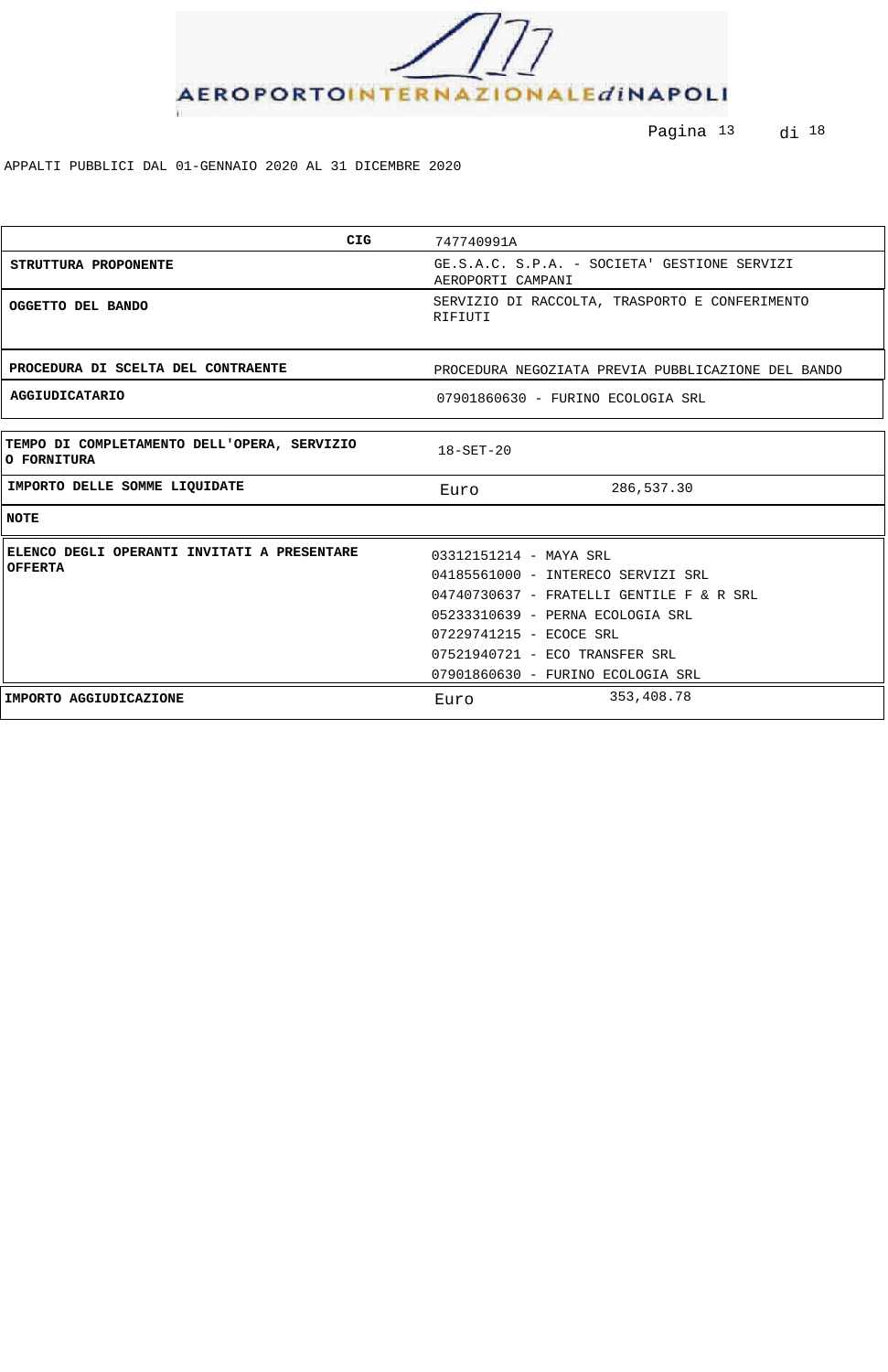

Pagina <sup>14</sup> di <sup>18</sup>

| <b>CIG</b>                                                    | 7611903511                                                                                                                                                                                                                                                                                                                                                                                           |
|---------------------------------------------------------------|------------------------------------------------------------------------------------------------------------------------------------------------------------------------------------------------------------------------------------------------------------------------------------------------------------------------------------------------------------------------------------------------------|
| STRUTTURA PROPONENTE                                          | GE.S.A.C. S.P.A. - SOCIETA' GESTIONE SERVIZI<br>AEROPORTI CAMPANI                                                                                                                                                                                                                                                                                                                                    |
| OGGETTO DEL BANDO                                             | ADEGUAMENTO TERMINAL MERCI                                                                                                                                                                                                                                                                                                                                                                           |
| PROCEDURA DI SCELTA DEL CONTRAENTE                            | PROCEDURA RISTRETTA DERIVANTE DA AVVISI CON CUI SI<br>INDICE LA GARA                                                                                                                                                                                                                                                                                                                                 |
| <b>AGGIUDICATARIO</b>                                         | 00481670586 - PAVIMENTAL SPA                                                                                                                                                                                                                                                                                                                                                                         |
| TEMPO DI COMPLETAMENTO DELL'OPERA, SERVIZIO<br>O FORNITURA    | $23 - \text{MAR} - 20$                                                                                                                                                                                                                                                                                                                                                                               |
| IMPORTO DELLE SOMME LIQUIDATE                                 | 1,883,518.37<br>Euro                                                                                                                                                                                                                                                                                                                                                                                 |
| <b>NOTE</b>                                                   |                                                                                                                                                                                                                                                                                                                                                                                                      |
| ELENCO DEGLI OPERANTI INVITATI A PRESENTARE<br><b>OFFERTA</b> | 00296690647 - MONSUD SPA<br>00481670586 - PAVIMENTAL SPA<br>00596510727 - L'INTERNAZIONALE SOCIETÀ COOPERATIVA<br>$01517350631 - S.A.C.S. S.R.L.$<br>03530851207 - CONSORZIO INTEGRA SOCIETA' COOPERATIVA<br>03648620635 - BRANCACCIO COSTRUZIONI S.P.A.<br>04359700632 - ELLEMME S.P.A.<br>04396531214 - CONSORZIO COSAP<br>04790171005 - ITER Gestione appalti SPA<br>06343891211 - OPERAZIONE SRL |
| IMPORTO AGGIUDICAZIONE                                        | 5,427,045.62<br>Euro                                                                                                                                                                                                                                                                                                                                                                                 |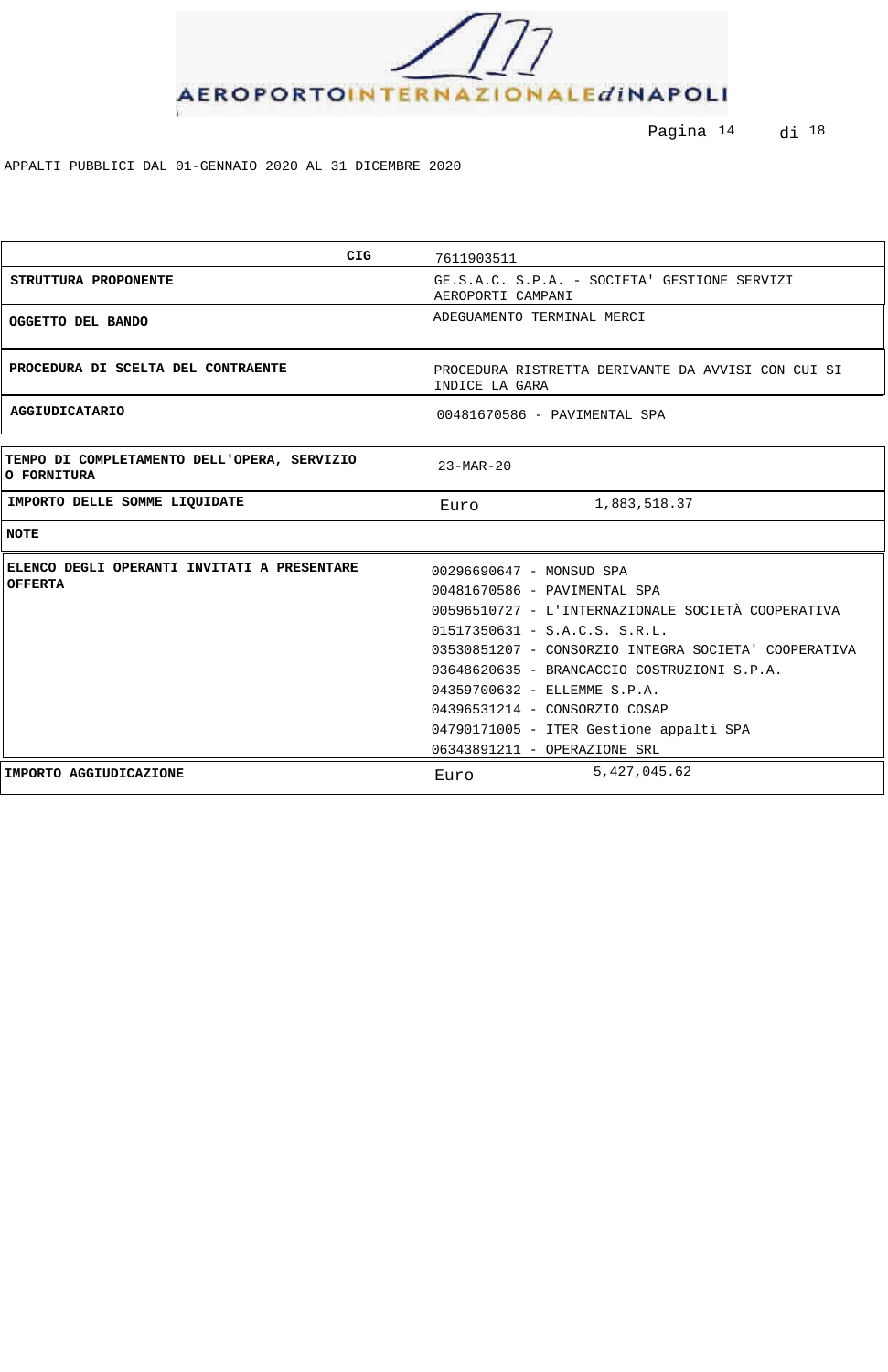

Pagina 15 di 18

| <b>CIG</b>                                                    | 79784633F3                                                                                                                  |
|---------------------------------------------------------------|-----------------------------------------------------------------------------------------------------------------------------|
| STRUTTURA PROPONENTE                                          | GE.S.A.C. S.P.A. - SOCIETA' GESTIONE SERVIZI<br>AEROPORTI CAMPANI                                                           |
| OGGETTO DEL BANDO                                             | FORNITURA IN OPERA E MANUTENZIONE EDS                                                                                       |
| PROCEDURA DI SCELTA DEL CONTRAENTE                            | PROCEDURA NEGOZIATA PREVIA PUBBLICAZIONE DEL BANDO                                                                          |
| <b>AGGIUDICATARIO</b>                                         | 04294350964 - SMITHS DETECTION ITALIA S.R.L.                                                                                |
| TEMPO DI COMPLETAMENTO DELL'OPERA, SERVIZIO<br>O FORNITURA    | $31-MAR-23$                                                                                                                 |
| IMPORTO DELLE SOMME LIQUIDATE                                 | 1,370,055.14<br>Euro                                                                                                        |
| <b>NOTE</b>                                                   |                                                                                                                             |
| ELENCO DEGLI OPERANTI INVITATI A PRESENTARE<br><b>OFFERTA</b> | 00734000151 - GILARDONI S.P.A.<br>04294350964 - SMITHS DETECTION ITALIA S.R.L.<br>08872790152 - MICROCONTROL ELECTRONIC SRL |
|                                                               | GB234349412 - RAPISCAN SYSTEMS LTD<br>PL1070002424 - NUCTECH WARSAW COMPANY LIMITED                                         |
| IMPORTO AGGIUDICAZIONE                                        | 3,905,771.00<br>Euro                                                                                                        |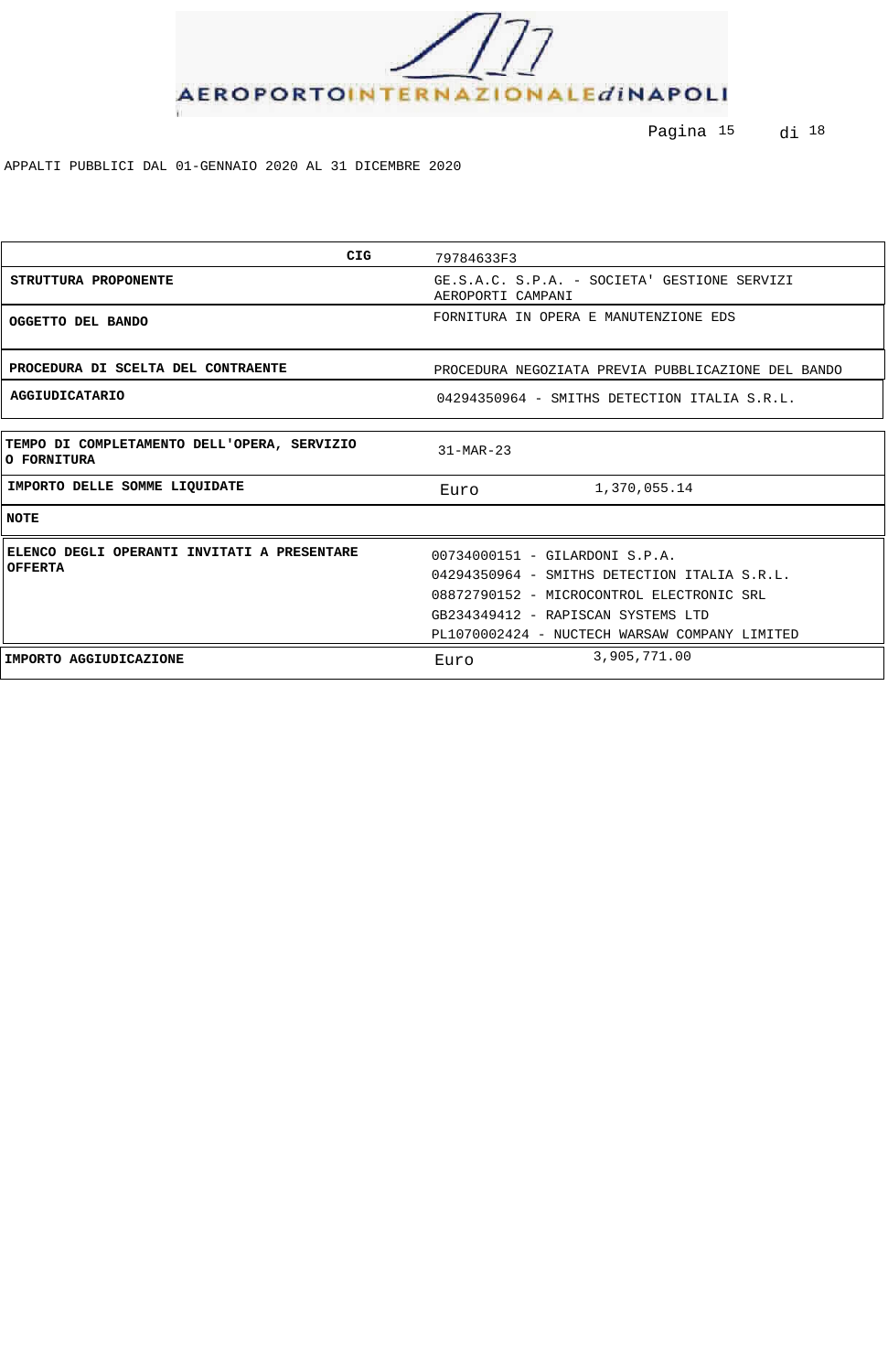

Pagina <sup>16</sup> di <sup>18</sup>

| CIG                                                           | 628812768D                                                                               |
|---------------------------------------------------------------|------------------------------------------------------------------------------------------|
| STRUTTURA PROPONENTE                                          | GE.S.A.C. S.P.A. - SOCIETA' GESTIONE SERVIZI<br>AEROPORTI CAMPANI                        |
| OGGETTO DEL BANDO                                             | SERVIZIO DI RACCOLTA, TRASPORTO E CONFERIMENTO AD<br>IMPIANTO DI TRATTAMENTO DEI RIFIUTI |
| PROCEDURA DI SCELTA DEL CONTRAENTE                            | PROCEDURA NEGOZIATA PREVIA PUBBLICAZIONE DEL BANDO                                       |
| AGGIUDICATARIO                                                | 07901860630 - FURINO ECOLOGIA SRL                                                        |
|                                                               |                                                                                          |
| TEMPO DI COMPLETAMENTO DELL'OPERA, SERVIZIO<br>O FORNITURA    | $18 - MAG - 17$                                                                          |
| IMPORTO DELLE SOMME LIQUIDATE                                 | 162,694.14<br>Euro                                                                       |
| <b>NOTE</b>                                                   |                                                                                          |
| ELENCO DEGLI OPERANTI INVITATI A PRESENTARE<br><b>OFFERTA</b> | 02573440647 - ECOBUILDINGS.R.L.                                                          |
|                                                               | 05983520635 - LA GARDENIA SRL                                                            |
|                                                               | 07517220633 - PLANETARIA SRL                                                             |
|                                                               | 07901860630 - FURINO ECOLOGIA SRL                                                        |
| IMPORTO AGGIUDICAZIONE                                        | 174,696.32<br>Euro                                                                       |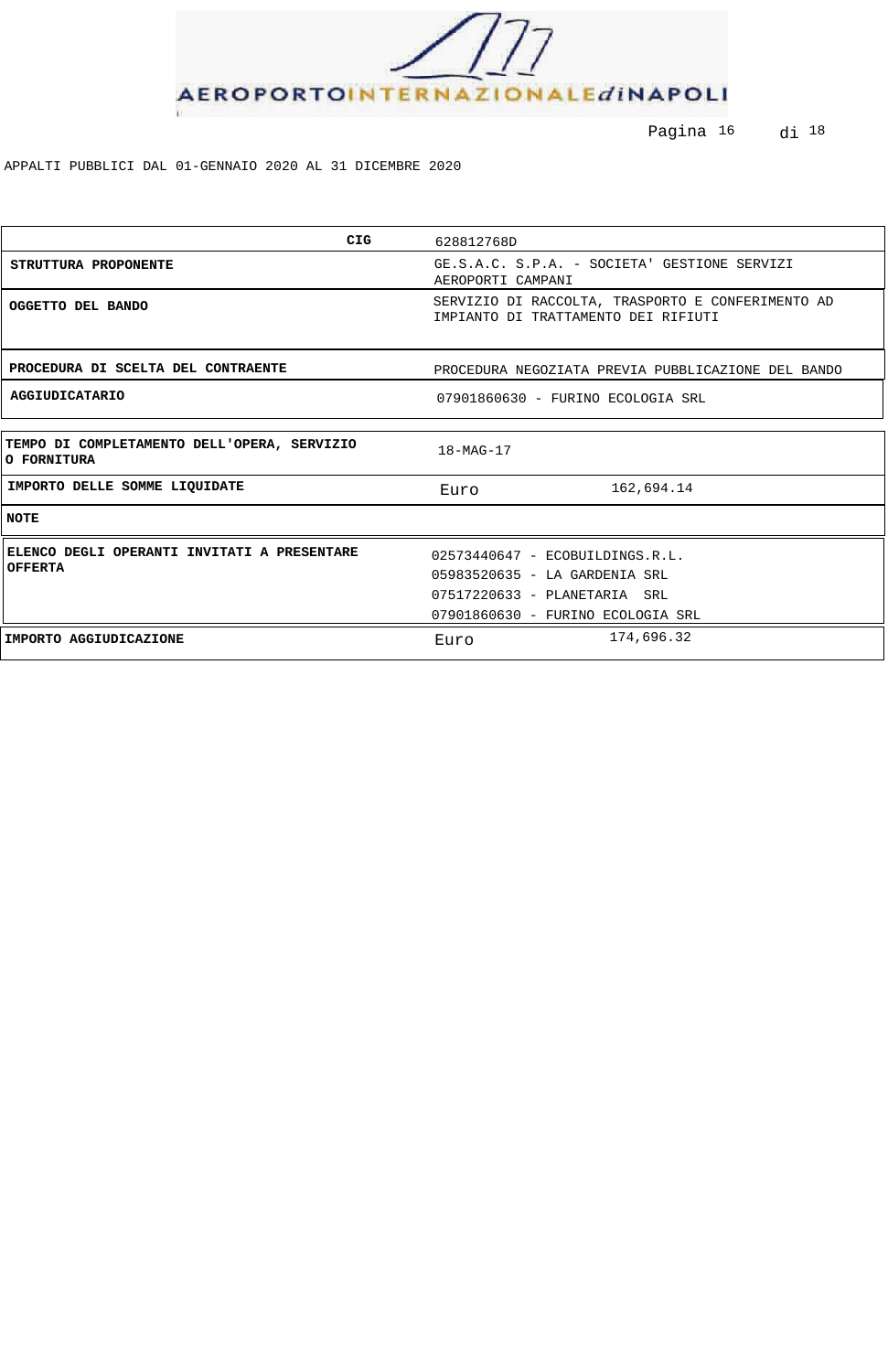

Pagina <sup>17</sup> di <sup>18</sup>

| CIG                                                           | 7998582EA9                                                                                          |
|---------------------------------------------------------------|-----------------------------------------------------------------------------------------------------|
| STRUTTURA PROPONENTE                                          | GE.S.A.C. S.P.A. - SOCIETA' GESTIONE SERVIZI<br>AEROPORTI CAMPANI                                   |
| OGGETTO DEL BANDO                                             | PROCEDURA NEGOZIATA PER L¿AFFIDAMENTO DELLA FORNITURA<br>DI ENERGIA ELETTRICA SUL MERCATO LIBERO PE |
|                                                               | R GLI                                                                                               |
| PROCEDURA DI SCELTA DEL CONTRAENTE                            | PROCEDURA NEGOZIATA PREVIA PUBBLICAZIONE DEL BANDO                                                  |
| <b>AGGIUDICATARIO</b>                                         | 02968430237 - AGSM ENERGIA S.P.A.                                                                   |
|                                                               |                                                                                                     |
| TEMPO DI COMPLETAMENTO DELL'OPERA, SERVIZIO<br>O FORNITURA    | $31-DIC-21$                                                                                         |
| IMPORTO DELLE SOMME LIQUIDATE                                 | 1,152,604.52<br>Euro                                                                                |
| <b>NOTE</b>                                                   |                                                                                                     |
| ELENCO DEGLI OPERANTI INVITATI A PRESENTARE<br><b>OFFERTA</b> | 02968430237 - AGSM ENERGIA S.P.A.                                                                   |
| IMPORTO AGGIUDICAZIONE                                        | 3, 359, 505.17<br>Euro                                                                              |